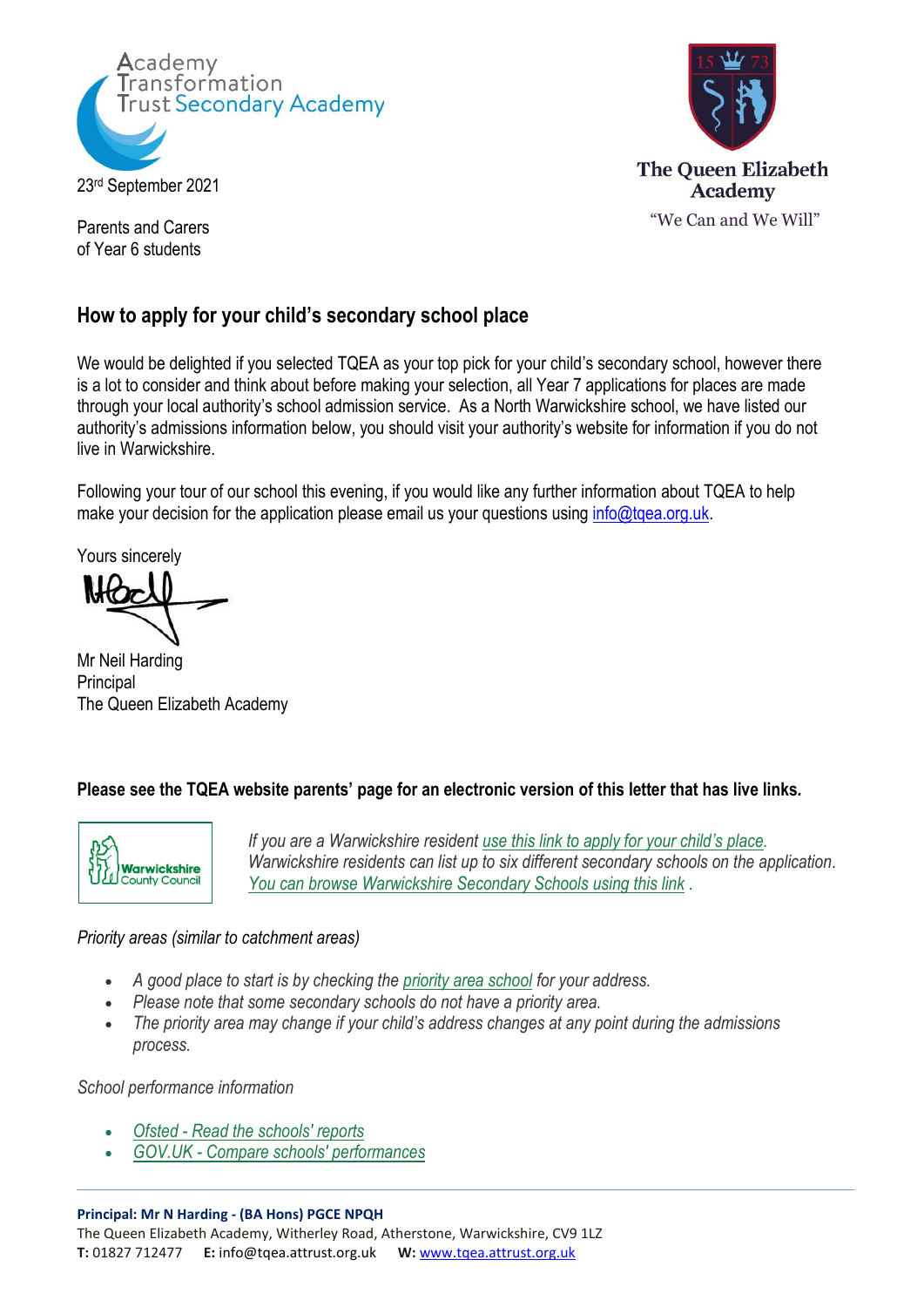*The application process opens on 6 September 2021 and the deadline to apply for a secondary school place is 31 October 2021. If you apply by this date, you will receive your child's school offer on National Offer Day (1 March 2022).*

*Late applications won't be processed until after 1 March 2022, by which time many schools will be full and you are much less likely to be offered a place at your preferred school.*

# Apply online

*If you have an email address, the easiest way to apply for school places is online.*

- *1. [Log in to the Parent Portal or](https://admissions.warwickshire.gov.uk/Synergy/login.aspx?ReturnUrl=.%2FParents%2F) create an account if using it for the first time.*
- *2. Enter your details (new accounts only).*
- *3. A verification email will be sent to your inbox - click the link and log in (new accounts only)*
- *4. Add your child's details if you've not added them before.*
- *5. As proof of address, upload a copy of one of:*
	- o *Council Tax bill for current financial year*
	- o *utilities bill within the last three months*
	- o *car insurance policy*
	- o *home insurance policy*
	- o *signed and dated tenancy agreement*
	- o *latest mortgage statement*
- *6. Select your preferred schools (including any grammar schools) and upload any supplementary information forms or certificates required*
- *7. Click the submit button.*

*What is classed as my child's home address?*

- *1. If at all uncertain, you should read the Warwickshire County Council [entry admission arrangements](https://www.warwickshire.gov.uk/schoollacriteria) to confirm what we mean by a child's home address.*
- *2. Using a fraudulent address can lead to an application being withdrawn, an offer being withdrawn, or even removing the child's place once they have started at a school*
- *3. If your child lives at more than one address, then you must agree on an address to use on their secondary school application.*
- *4. Once you have submitted the application you will not be able to make any changes.*
- *5. If you move house at any point during the admissions process then you must tell us.*

#### *Your school preferences*

- *You can apply for up to six schools.*
- *Name the schools in your order of preference but be aware that you could be offered a place at any of the schools you apply for.*
- *Think about how your child would get to those schools and get home, as well as the costs involved in travelling.*
- *We strongly advise you to name more than one school on your application. Naming only one school does not guarantee your child a place at that school or give your child priority for a place over another child.*
- *We recommend that one of the six schools you name in your preferences is your [priority area](https://www.warwickshire.gov.uk/mapsecondaryschools) school. This school is usually the most likely to be able to offer your child a place.*